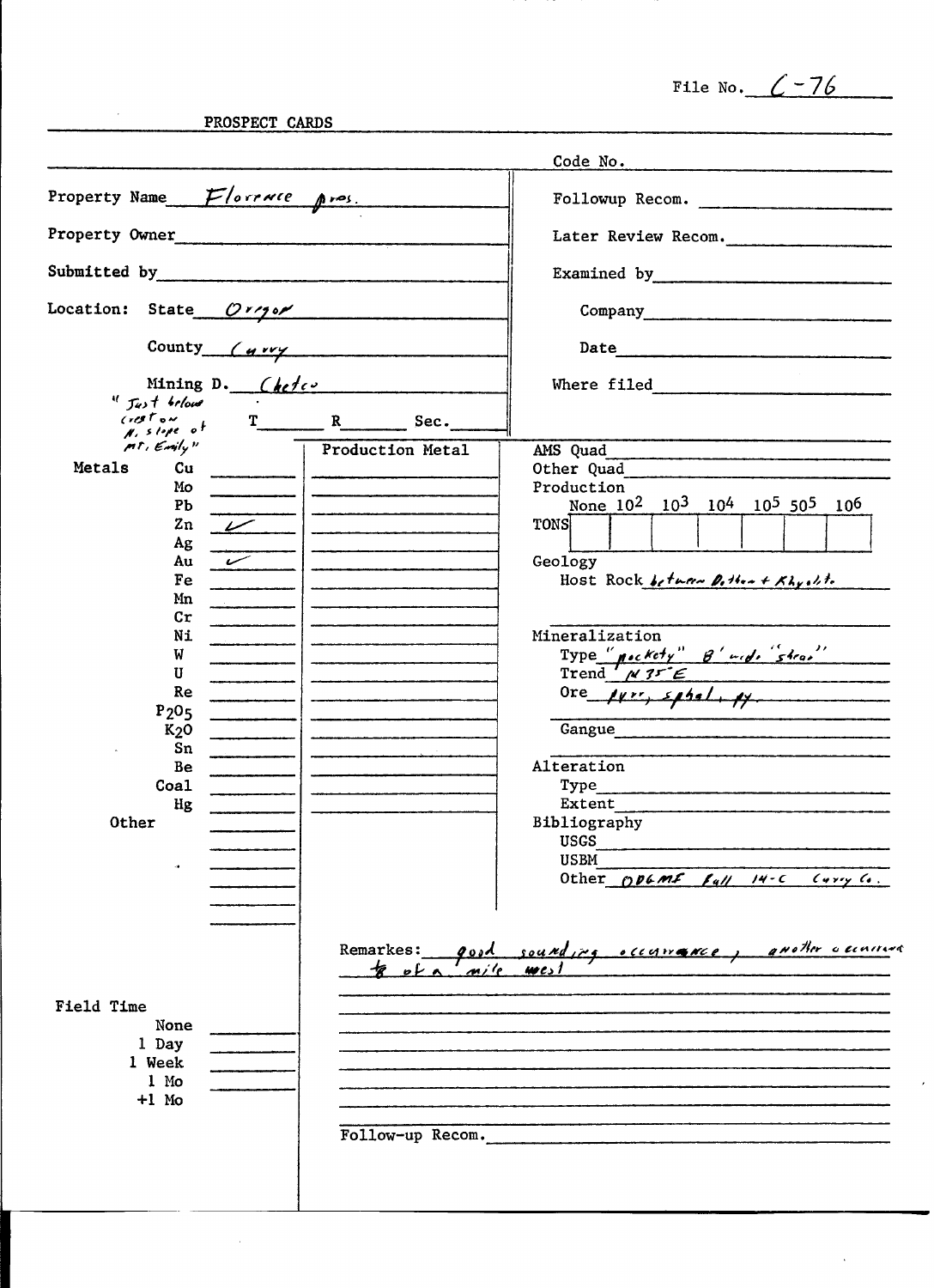## 10/12/80

Visited both Florence and Lucky Warren prospects on October 7 with Morris Hubbard (Denison Mines, Spokane office). Florence prospect is about one half mile east of the former site of Mt. Emily lookout and lies on the north side of the Mt. Emily jeep trail about 75 feet below the top of the ridge. A  $\frac{1}{2}$ " galvanized pipe line, at least 200 yards long, angles down to the prospect from a point atop the ridge. Best (perhaps only) way to find it is to make a couple of short traverses from the ridge crest northward until you locate the pipe line, then follow it down hill to the prospect.

 $\sim$ 

Adit about 80 feet long was driven southward into the ridge and appears to have followed one or more dike-like bodies of breccia composed of fragments of Dothan sediments(?) in what is probably a rhyolite matrix. Few specks of pyrr and lesser cp on dump but no mineralization noted underground.

Page 1

Lucky Warren prospect is reached via the old trail to Mt. Emily L.O. which takes off from the south side of the jeep trail at a point about 200 feet east of the former site of the lookout tower. Follow trail (badly overgrown but still recognizable) downhill and around the first switchback. Prospect is just past the switchback with caved portal to the right (north) and dump and old mill to the left. No mineralization noted. Rock exposed at point where adit is caved is breccia, similar to that at the Florence prospect. Much antique mill machinery remaining. Could probably poke a hole into the adit quite easily but why bother.